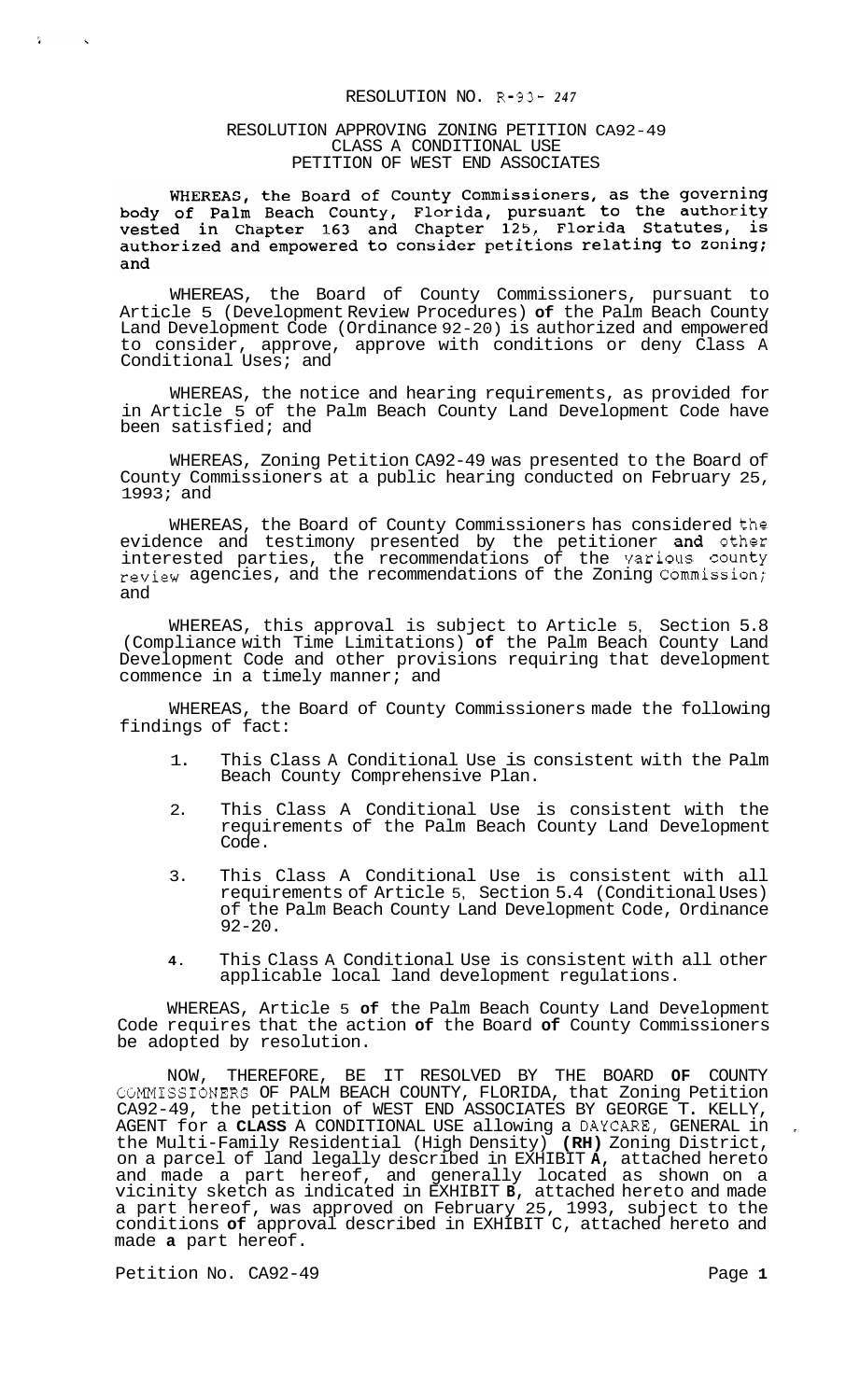Commissioner Aaronson moved for the approval of the Resolution.

The motion was seconded by Commissioner <u>Marcus sand</u>, upon being put to a vote, the vote was as follows:

> Mary McCarty, Chair -- Absent Burt Aaronson -- Aye Ken Foster -- Aye Maude Ford Lee -- Absent Karen T. Marcus -- Aye Warren Newel1 -- Aye Warren Newell **--** Aye<br>Carol **A.** Roberts **--** Absent

The Chair thereupon declared that the resolution was duly passed and adopted this 25th day **of** February, **1993.** 

**AND LEGAL SUFFICIENCY** 

 $\chi$  -  $\chi$  -  $\chi$  -

 $\sim \epsilon_{\rm in}$ 

APPROVED AS TO FORM PALM BEACH COUNTY, FLORIDA<br> **AND** LEGAL SUFFICIENCY BY ITS BOARD OF COUNTY COMMISSIONERS

 $BY: \n\begin{picture}(10,10) \put(0,0){\vector(1,0){10}} \put(10,0){\vector(1,0){10}} \put(10,0){\vector(1,0){10}} \put(10,0){\vector(1,0){10}} \put(10,0){\vector(1,0){10}} \put(10,0){\vector(1,0){10}} \put(10,0){\vector(1,0){10}} \put(10,0){\vector(1,0){10}} \put(10,0){\vector(1,0){10}} \put(10,0){\vector(1,0){10}} \put(10,0){\vector(1,0){10}} \put(10,0){$ COUNTY ATTORNEY

**,(,.I...** ,.%, ".. ., *'1,*  .. .\ - '/, **I.**  .. . ...... ., .<br>.<br>. ina 411 Blat 1. 1. <u>Nai</u> ~ rith<br>September 1976<br>September 1987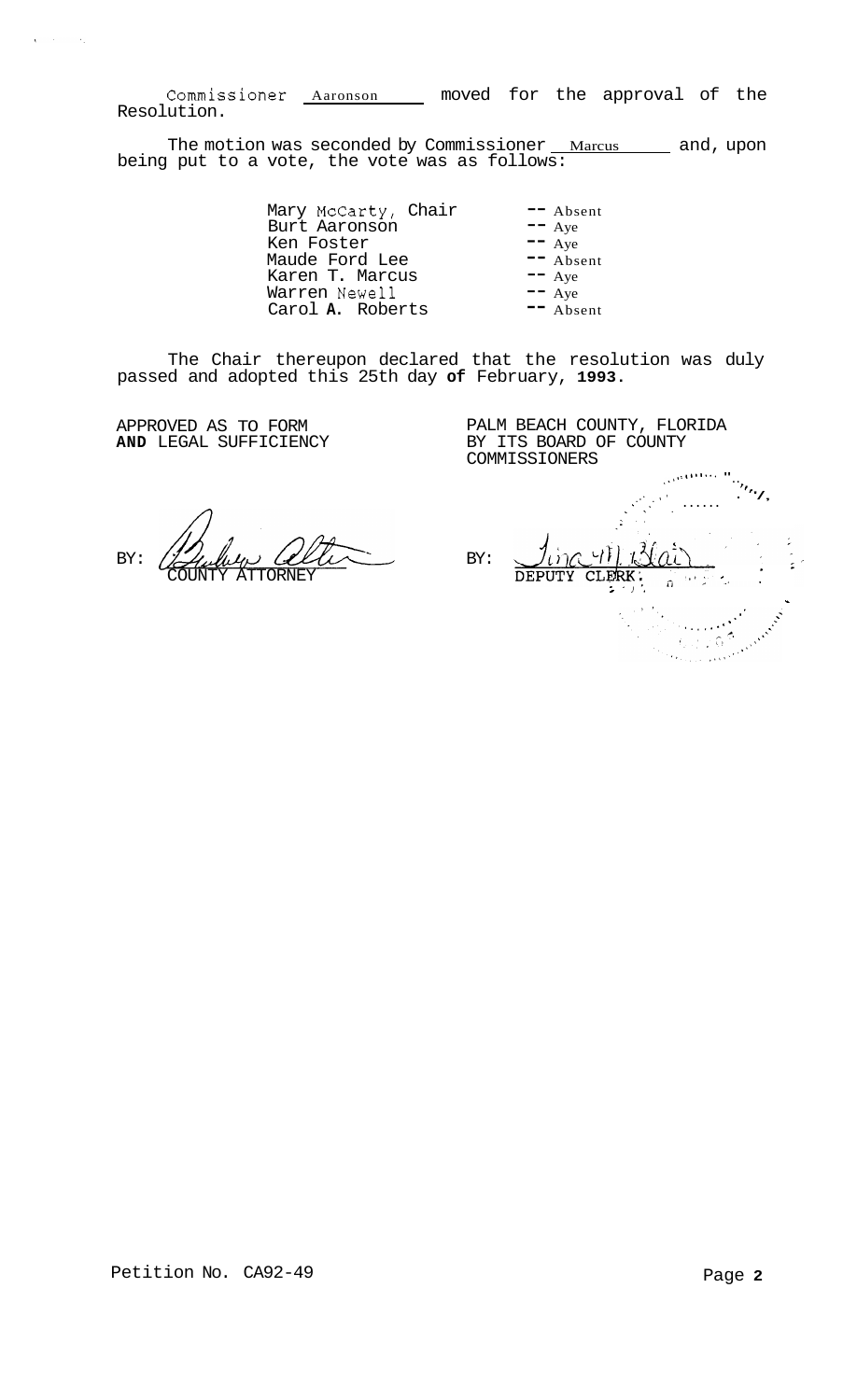#### **EXHIBIT A**

 $\lambda$ 

## **LEGAL DESCRIPTION**

Lots 16, 17 and 18, of ORANGE TERRACE, according to the plat thereof on *iile* in the office of the Clerk of the Circuit Court in and for Palm Beach County, Florida, i.n Plat Book 23, page 118;

**Also** all that certain parcel **of** land situate, lying and being in the County of Palm Beach and Statc of Florida, more particularly described as follows:

Beginning at the point of intersection of the center line of State Highway No. *4* **(U.S.**  Highway No. **1)** with the South line of the Northwest Quarter (NW%) of Section *4,* **Township**  42 South, Range 43 East, Palm Beach County, Florida, and run thence Northeast along the center line of said highway 3850 feet to the point **DE** beginning; thence continue **along** the center line of said highway 100 feet; thence 'West along a line parallel *to*  the South line of. said quarter section to the West line **oE** said quarter section; thence South along the West line of said quarter section to the intersection of a line from the point of beginning and parallel to the South line of said quarter section; thence East along said line parallel to the South line of said quarter section to the point of beginning; LESS the West 1000 feet thereof.

 $\mathbf{I} = \mathbf{I}$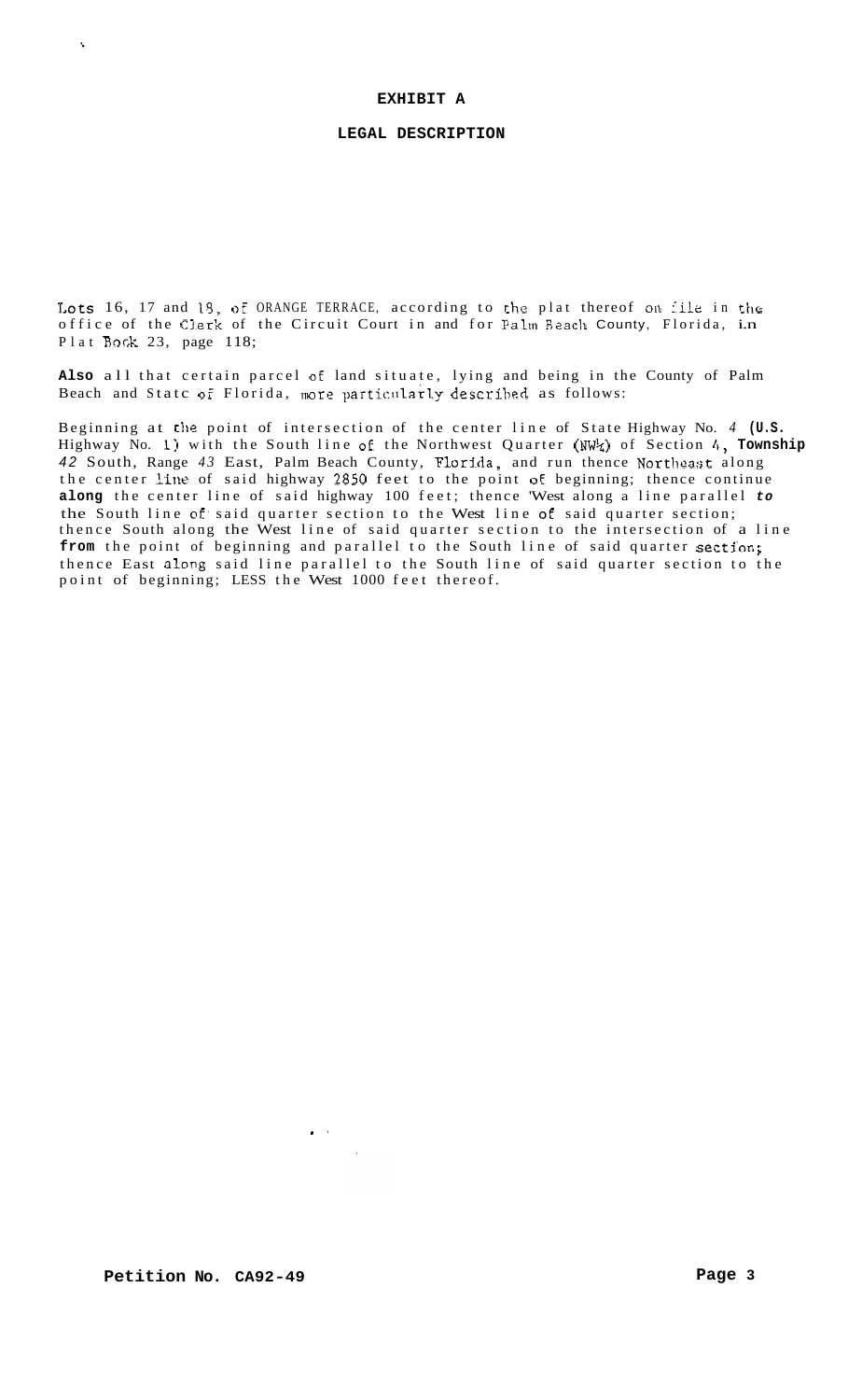# **EXHIBIT B**

# **VICINITY SKETCH**

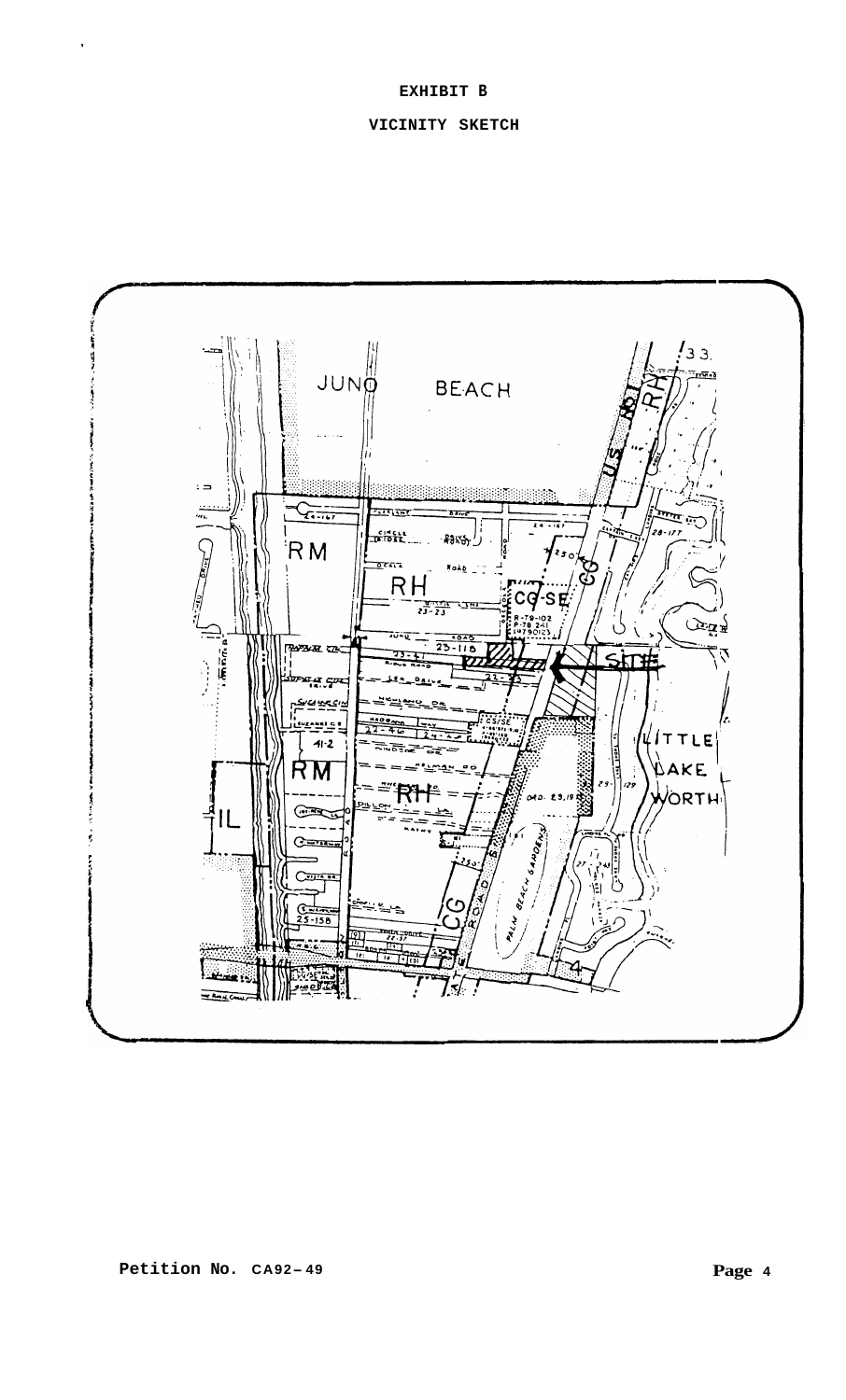## EXHIBIT C

### CONDITIONS **OF** APPROVAL

### A. STANDARD CONDITIONS

- **1.** The petitioner shall obtain site plan certificatior from the Development Review Committee of the site plan approved by the Board of County Commissioners on or before May **30, 1993.** There shall be no administrative time extensions to this condition. (ZONING)
- **2.** Development of the site is limited to the uses and site design shown on the site plan approved by the Board of County Commissioners (Exhibit No. **28).** All previous approvals are extinguished. Any modifications must be approved by the Board **of** County Commissioners unless the proposed use or design changes are permitted pursuant to Section 4.4 (Development Review Committee) **of** the Palm Beach county Land Development Code or required b:{ the conditions of approval contained herein. (ZONING)

## **B.** ANNEXATION

**1.** The property owner shall voluntarily annex into the Town of Juno Beach at such time the subject property becomes contiguous to the Town or is the subject of an annexation proposal by the Town. (PLANNING) proposal by the Town.

### *C.* BUILDING AND SITE DESIGN

- **1.**  Total gross floor area shall be limited to a maximlm of **9,630** square feet *(7,000* square feet day care facility, **1,000** square feet unenclosed porch, a **630** square foot unenclosed drive through canopy and a **1,000** square foot detached garage. (BUILDING-Zoning)
- **2.**  The day care center shall be limited to a maximum *o€* one hundred fifty **(150)** children. (CODE ENFORCEMENT / BUILDING)
- **3.**  Architectural character and treatment which is compatible and harmonious with abutting development shall be provided on all sides of the building. (BUILDING) provided on all sides of the building.
- 4. All air conditioning and mechanical equipment shall be roof mounted and screened from view on all sides in a manner consistent with the color and character of the principle structure. (BUILDING)
- **5.**  No outdoor loudspeaker system audible off site shall be permitted. (CODE ENFORCEMENT) (CODE ENFORCEMENT)
- *6.*  No business activities shall be allowed on the :site, including deliveries, prior to 6:00 a.m. nor continue<br>later than **10:00** p.m. (CODE ENFORCEMENT) later than **10:00** p.m.
- *7.*  Prior to site plan certification by the Development Review Committee, the petitioner shall provide the Zoning Division with detail information and receive approval of the grading of the subject property abutting residential land uses. (ZONING)

# **D.** HEALTH

1. Sewer service is available to the property. There:ore, no septic tank shall be permitted on the site.

Petition No. CA92-49 **Piige 5 Piige 5**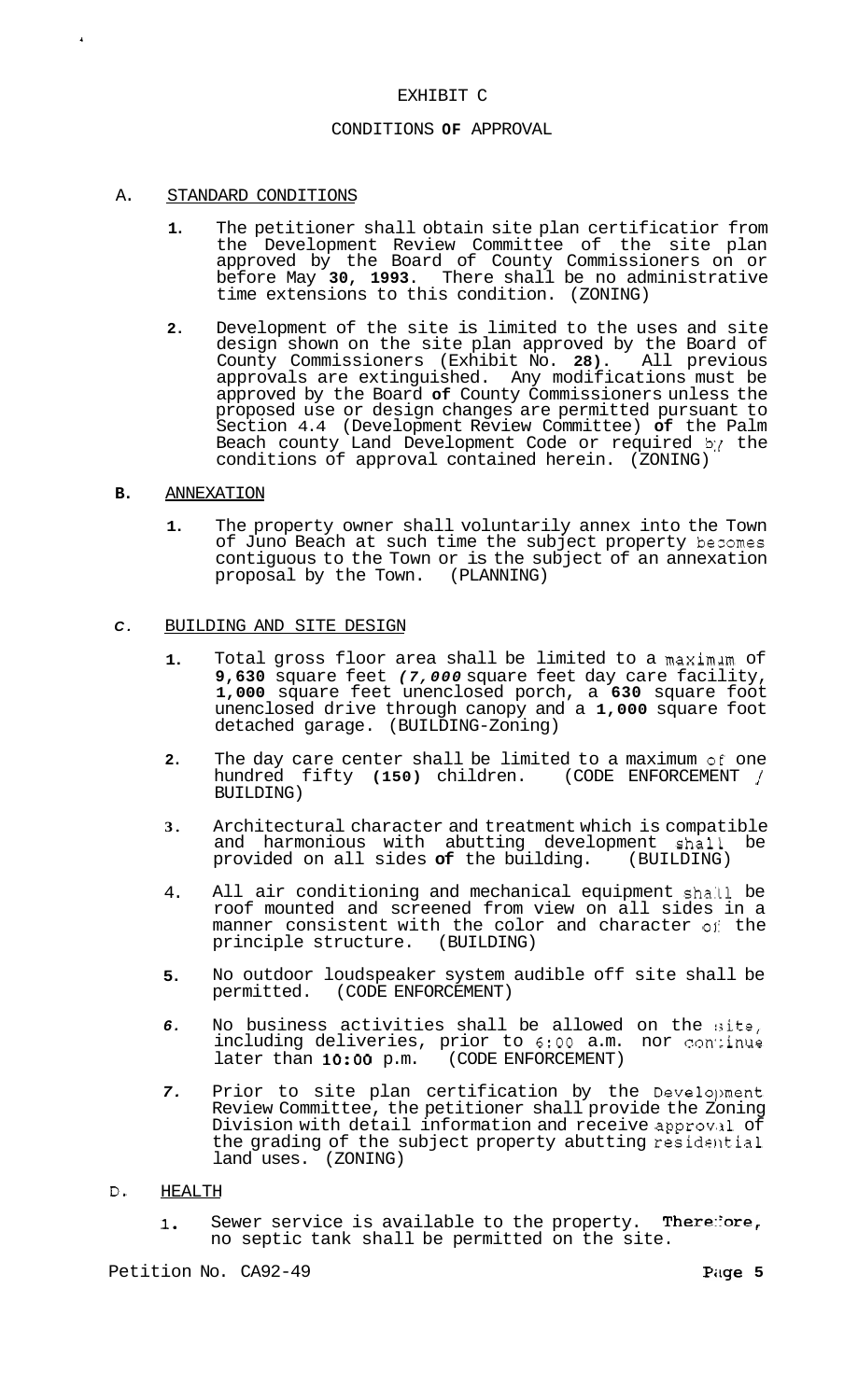2. Water service is available to the property. Therefore, no well shall be permitted on the site to provide potable water.

# E. ENGINEERING

**1.** The property owner shall pay a Fair Share Fee in the amount and manner required by the "Fair Share Contribution for Road Improvements Ordinance" **as** it presently exists or as it may from time to time be amended. The Fair Share Fee for this project at the time of the Building Permit presently is \$20,350.00 (370 additional trips **X** \$55.00 per trip) (IMPACT FEE COORDINATOR) .

# F. LANDSCAPING - GENERAL

- **1.** All trees required to be planted on site by this approval shall meet the following minimum installation:
	- a. Tree height: fourteen **(14)** feet.
	- b. Trunk diameter: 3.5 inches measured 4.5 feet above grade.
	- c. Canopy diameter: seven (7) feet. Diameter shall be determined by the average canopy radius at 3 points measured from the trunk to the outermost branch tip. Each radius shall measure at least 3.5 feet in length. (ZONING) feet in length.
- **2.** The property owner shall maintain the required hedge around the entire perimeter of the outdoor play arza at a minimum height of forty-eight (48) inches within two years of installation. Hedge material such as max myrtle or coco plum shall be acceptable. (ZONING)

# G. IRRIGATION QUALITY WATER

1. When irrigation quality water is available within 500 feet of the property, the petitioner shall connect to the system subject to permitting and/or requirements of the Florida Department of Environmental Regulations and/or the South Florida Water Management District. The cost for connection shall be borne by the property owner. (UTILITIES)

# **H.** LIGHTING

- **1.** All outdoor lighting used to illuminate the premises and identification signs shall be of low intensity, shiclded and directed down and away from adjacent properties and streets. (CODE ENFORCEMENT) (CODE ENFORCEMENT)
- **2.** All lighting fixtures shall not exceed fifteen (15) feet in height. (BUILDING)
- **3.** All outdoor lighting shall be extinguished no later than **11:OO** p.m. Security lighting only is excluded from this requirement. (CODE ENFORCEMENT)
- **I.** RECYCLE SOLID WASTE
	- **1.** The property owner and/or lessee shall participate in **a**  recycling program when available in the area. Material to be recycled shall include, but not be limited to, paper, plastic, metal and glass products. (SWA)